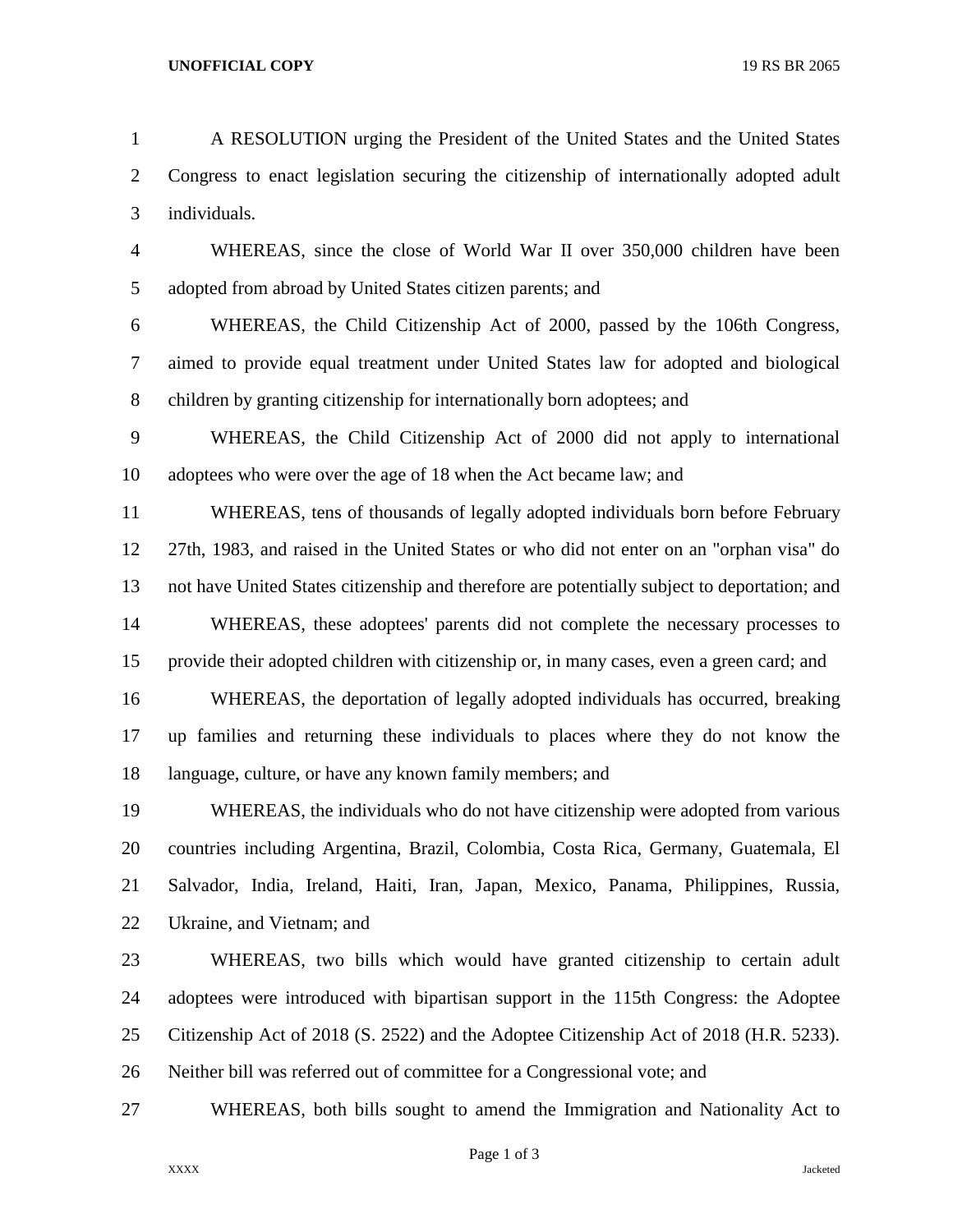## **UNOFFICIAL COPY** 19 RS BR 2065

| $\mathbf{1}$ | grant automatic citizenship to all qualifying children adopted by a U.S. citizen parent,           |
|--------------|----------------------------------------------------------------------------------------------------|
| 2            | regardless of the date on which the adoption was finalized or the entrance visa; and               |
| 3            | WHEREAS, citizenship would be granted to any individual who was adopted by a                       |
| 4            | U.S. citizen before age 18, was physically present in the United States in the citizen             |
| 5            | parent's legal custody pursuant to lawful admission before the individual reached age 18,          |
| 6            | never previously acquired U.S. citizenship, and was lawfully residing in the United                |
| 7            | States; and                                                                                        |
| 8            | WHEREAS, major cities such as Seattle, Los Angeles, Houston, and Philadelphia                      |
| 9            | have already passed resolutions in support of adoptee citizenship, as well as the state of         |
| 10           | California; and                                                                                    |
| 11           | WHEREAS, citizenship is a civil right of all children adopted by a U.S. citizen                    |
| 12           | parent; and                                                                                        |
| 13           | WHEREAS, children adopted by U.S. citizen parents should have the same rights                      |
| 14           | as children of U.S. citizens; and                                                                  |
| 15           | WHEREAS, this civil right should be protected by legislation that provides                         |
| 16           | automatic citizenship for all adult adoptees whose adoptive parents did not complete the           |
| 17           | naturalization process while they were children;                                                   |
| 18           | NOW, THEREFORE,                                                                                    |
| 19           | Be it resolved by the House of Representatives of the General Assembly of the                      |
| 20           | <b>Commonwealth of Kentucky:</b>                                                                   |
| 21           | $\blacktriangleright$ Section 1. The members of the House of Representatives respectfully urge the |
| 22           | President of the United States and United States Congress to enact legislation securing            |
| 23           | the citizenship of internationally adopted adult individuals.                                      |
| 24           | Section 2. The Clerk of the House of Representatives shall send a copy of this                     |
| 25           | Resolution to the President and Vice President of the United States of America, the                |
| 26           | Speaker of the United States House of Representatives, the Minority Leader of the United           |
| 27           | States House of Representatives, the Majority Leader of the United States Senate, the              |

Page 2 of 3